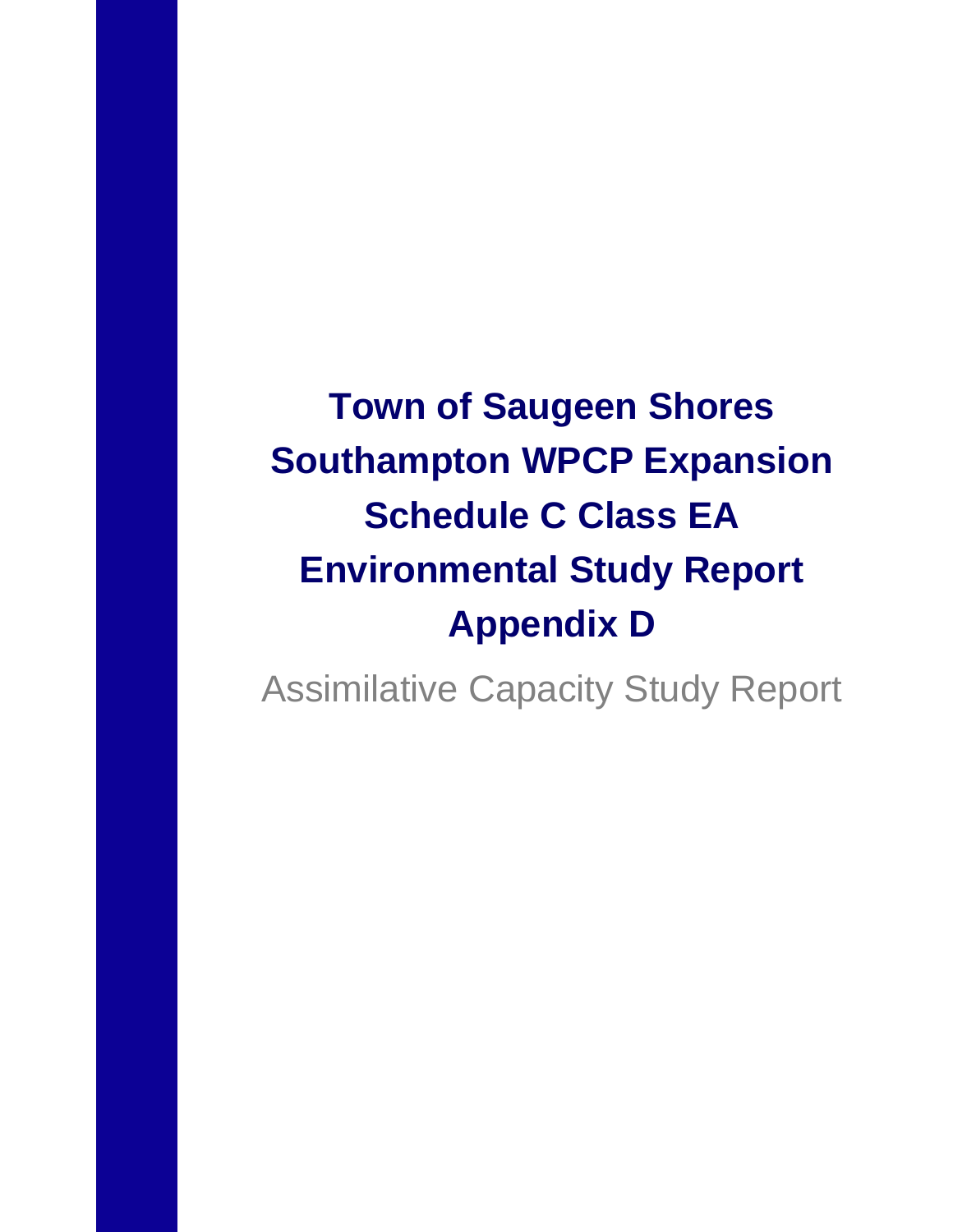

202-501 Krug St., Kitchener ON, N2B 1L3 │519-576-1711 [www.environmentalsciences.ca](http://www.environmentalsciences.ca) 

### Memorandum

**Date: April 23, 2019 To: Shayne Finlay, MECP CC: Gary Scott, Preya Balgobin Ainley Group** 

**From: Christine Geiger, Deborah Sinclair, Neil Hutchinson** 

**Re: Preliminary ACS Results – Southampton WPCP** 

Hutchinson Environmental Sciences Ltd. (HESL) was retained by the Ainley Group to complete a desktop assimilative capacity study (ACS) using existing data in support of the Class Environmental Assessment (Class EA) for expansion of the Southampton Water Pollution Control Plant (WPCP) on behalf of the Town of Saugeen Shores. The current average design flow (ADF) of the Southampton WPCP is 3,042  $\rm m^3$ /day with a peak design flow of 6,084  $\rm m^3$ /day. As part of the Class EA, The Town of Saugeen Shores is considering increasing the WPCP ADF to 5,616 m $\frac{3}{d}$ , an increase of 2,574 m $\frac{3}{d}$  or 85% from the existing ADF of  $3,042 \text{ m}^3/\text{d}$ .

The purpose of the desktop ACS is to:

- 1. Determine the policy status of the Saugeen River (with respect to WPCP effluent parameters);
- 2. Assess the effect of the WPCP discharge at the currect  $75<sup>th</sup>$  percentile effluent flow on downstream water quality through mass-balance modelling;
- 3. Predict the effect of effluent discharge at the proposed ADF through mass-balance modelling; and
- 4. Recommend effluent limits.

The scope of the desktop ACS is limited to the Saugeen River, and does not include assessing the impact of the WPCP on downstream Lake Huron.

This memorandum summarizes preliminary results from tasks 1 to 3 as a foundation for a meeting with the Ministry of Environment, Conservation and Parks (MECP) to discuss the approach and preliminary modeling results. Based on the review, the ACS will be updated, modelling work completed and effluent limits recommended as input into the Class EA.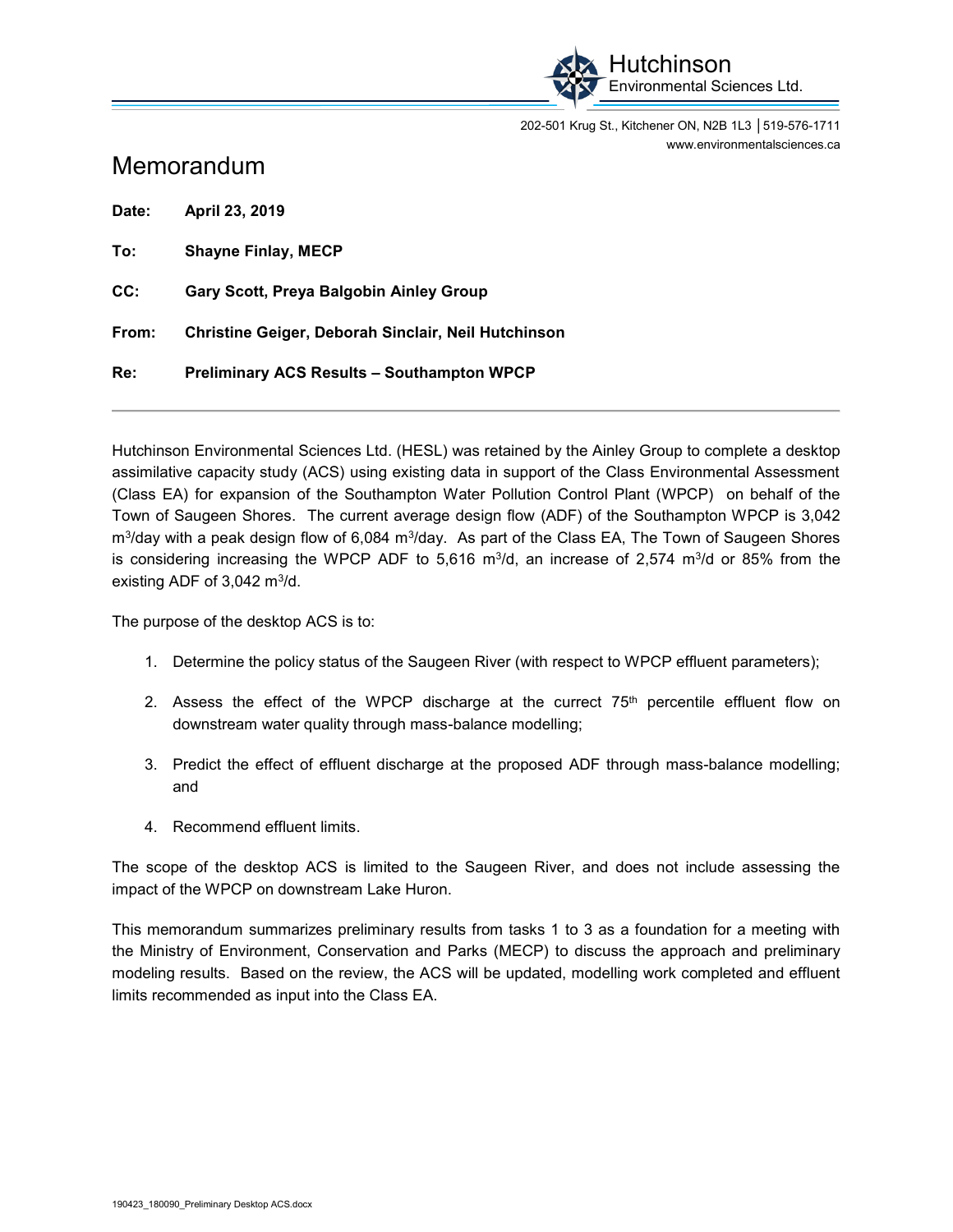# 1. Regulatory Context

Ontario's Ministry of Environment, Conservation and Parks (MECP) has established policies and guidelines that direct the discharge requirements for waste water treatment plants (WWTPs) in the province. In "Water Management Policies, Guidelines and Provincial Water Quality Objectives of the Ministry of Environment and Energy" (MOE 1994a) the MOE provides direction on the management of surface water and groundwater quality and quantity for the Province of Ontario. The two policies that relate to the determination of WWTP discharges limits are:

Policy 1 – In areas which have water quality better than the PWQO, water quality shall be maintained at or above the objectives.

Policy 2 - Water quality which presently does not meet the PWQO shall not be degraded further and all practical measures shall be taken to upgrade the water quality to the objectives.

The PWQO (Provincial Water Quality Objectives) are numerical and narrative criteria that serve as chemical and physical indicators representing a satisfactory level for surface waters (i.e. lakes and rivers) and where it discharges to the surface, the groundwater of the Province of Ontario. The PWQO are set at a level of water quality, which is protective of all forms of aquatic life and all aspects of the aquatic life cycles during indefinite exposure to the water (MOE 1994a).

<span id="page-2-0"></span>In Deriving Receiving Water Based, Point-Source Effluent Requirements for Ontario Waters (MOE 1994b), the MECP provides guidance with regard to the requirements for point-source discharges and the procedures for determining effluent limits. For continuous discharges to streams and rivers, the 7Q20 low-flow statistic is used as a basic design flow to determine the assimilative capacity. The 75th percentile concentration is used to determine background water quality when developing receiver-based effluent limits and is to reflect the existing conditions of the receiver. The 75th percentile background concentrations are also used to determine the Policy status for each of the contaminants expected in the effluent. The following presents MECP guidance for effluent limits based on receiver Policy Status.

- For Policy 1 receivers, an evaluation is made as to what treatment or other measure is required to maintain water quality at or above the PWQO. Although some lowering of the water quality is permissible, violation of the PWQO is not allowed.
- For Policy 2 receivers no further lowering of water quality is permitted, and all reasonable and practical measures to improve water quality shall be undertaken (MOECC 1994b).

## 2. 7Q20 Statistic

In Ontario streams and rivers, the 7Q20 low-flow statistic is used as a basic design flow to determine the assimilative capacity of a stream or river. The 7Q20 flow represents the minimum 7-day average flow with a recurrence period of 20 years. This value determines the 5% chance of there not being adequate streamflow to properly dilute the point source discharge over one seven-day period in twenty years.

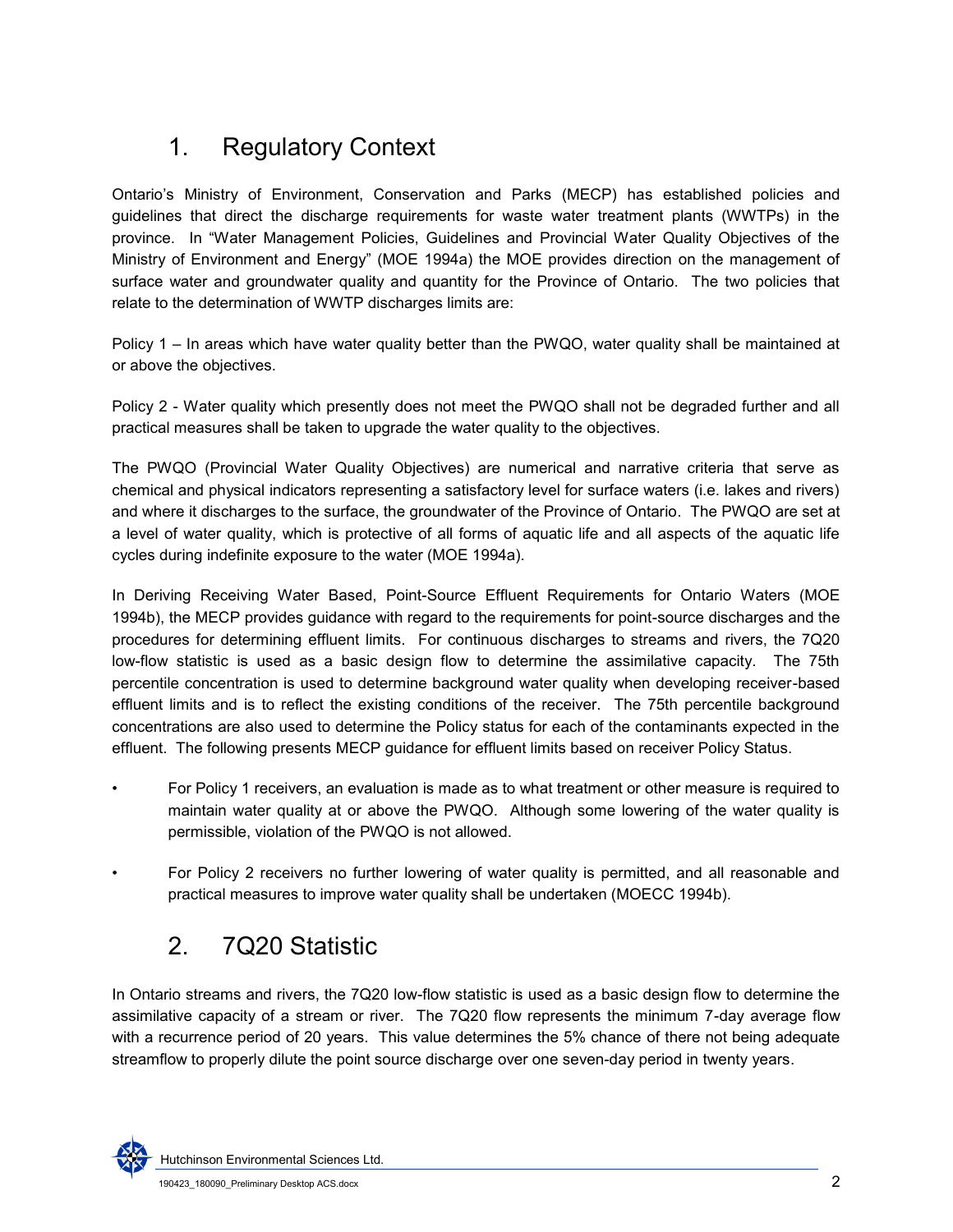Continuous river flow data for the Saugeen River was used to calculate the 7Q20. The Water Survey of Canada maintains a continuous flow gauge on the Saugeen River (WSC Station 02FC001) at Concession Rd. 8 W, approximately 11 km upstream of Southampton WPCP. Twenty years (1998-2017) of continuous streamflow data from the WSC Station were used to calculate 7-day average flows [\(Table 1\)](#page-4-0). The lowest 7-day average flow of 6.56 m $\mathrm{^{3}/s}$  was measured the week of September 6th, 1999.  $\,$  Annual minimum 7-day average flows were then input into HYFRAN-PLUS to estimate one 7Q20 flow statistic.

HYFRAN-PLUS is a hydrological data software package that allows for the fitting of sixteen different statistical distributions to a dataset of extreme values (i.e., either flood or drought events). The software contains a decision support system that provides guidance in selecting the most appropriate distribution or class of distributions to use in fitting a dataset. The goodness of fit to a statistical distribution is then calculated in HYFRAN-PLUS using the Chi-Square test.

The HYFRAN-PLUS software determined that regularly varying distribution functions (i.e., Inverse Gamma, Log Pearson Type 3, Fréchet [Extreme Value 2], and Halphen Type Inverse B) were the most appropriate fit for minimum 7-day flows for the Saugeen River data set. The calculated 7Q20 flows from the different distribution functions are presented in [Table 2.](#page-4-1) Values ranged from 7.01 m<sup>3</sup>/s with the Inverse Gamma distribution to 7.21 m $3/$ s with the Fréchet distribution. The Chi-Square test found that the goodness of fit for the Fréchet and Halphen Type Inverse B were significant at a level of 1%, while the Inverse Gamma and Log Pearson Type 3 were significant at a level of 5%. The confidence interval of the Fréchet function was smaller than the confidence interval for the Halphen Type Inverse B. Therefore, the Fréchet distribution value of 7.21  $m^3/s$  was used as the 7Q20 value.

The WSC gauge is located 11 km upstream of Southampton WPCP. The watershed area draining to the Saugeen River at the WSC gauge is 3,941.35 km $^2$ . The watershed area draining to the Saugeen River at the Southampton WPCP was determined as  $3,977.69$  km<sup>2</sup> using the Ontario Flow Assessment Tool [\(https://www.ontario.ca/page/watershed-flow-assessment-tool,](https://www.ontario.ca/page/watershed-flow-assessment-tool) accessed November 2016). The 7Q20 statistic was therefore pro-rated for the watershed areas at the Southampton WPCP to determine the low flow statistic in the Saugeen River near the potential discharge location using the equation:

$$
Q_1 = Q_2 * A_2^{-1} * A_1
$$

Where Q $_2$  is the 7Q20 flow statistic (7.21 m $^3$ /s), and A $_1$  is the watershed area at the Southampton WPCP,  $(3,977.69 \text{ km}^2)$ , and A<sub>2</sub> is the watershed area at the WSC gauge  $(3,941.35 \text{ km}^2)$ .

Pro-rating of the 7Q20 flow from the Saugeen River near Port Elgin WSC gauging station to Southampton WPCP resulted in a 7Q20 flow of 7.28 m $^3$ /s (7,280 L/s). The minimum 7-day flow in the Saugeen River available for assimilation of the effluent would therefore provide a dilution ratio of 207:1 under 7Q20 flow conditions at the current ADF of 35.2 L/s (3,042 m $\frac{3}{d}$ ) and a dilution ratio of 112:1 for the future ADF of 65 L/s (5,616 m<sup>3</sup>/d). River flows will be higher 99.5% of the time; therefore, the resultant fully mixed concentrations will be lower than those predicted over 99.5% of the time.

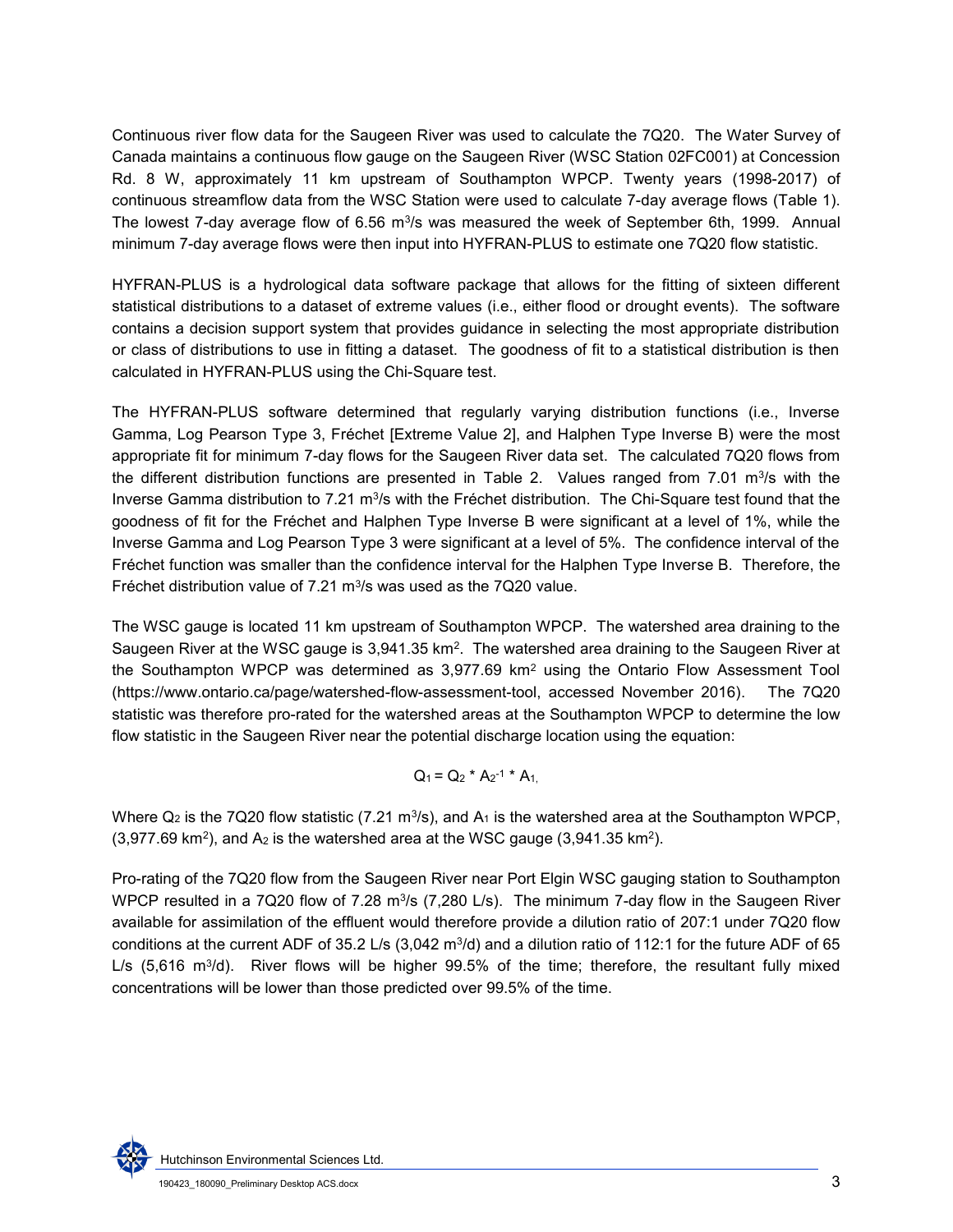| <b>YEAR</b>               | 1998      | 1999   | 2000     | 2001   | 2002   | 2003       | 2004   | 2005     | 2006     | 2007   |
|---------------------------|-----------|--------|----------|--------|--------|------------|--------|----------|----------|--------|
| Minimum 7-<br>Day Average | 9.57      | 6.56   | 18.00    | 11.80  | 8.54   | 10.70      | 11.69  | 8.63     | 10.18    | 8.37   |
| Week of                   | $10-$ Sep | 06-Sep | 11-Sep   | 17-Aug | 21-Sep | 14-Sep     | 02-Oct | $16-Sep$ | $25-Auq$ | 22-Aug |
| <b>YEAR</b>               | 2008      | 2009   | 2010     | 2011   | 2012   | 2013       | 2014   | 2015     | 2016     | 2017   |
| Minimum 7-<br>Day Average | 16.01     | 11.46  | 18.93    | 11.33  | 7.46   | 12.54      | 19.33  | 12.9     | 9.87     | 23.61  |
| Week of                   | 08-Sep    | 21-Sep | $03-Sep$ | 19-Sep | 25-Jul | $25 - Aug$ | 12-Aug | 02-Aug   | 12-Aug   | 03-Sep |

Table 1 Minimum 7-day average flows (m<sup>3</sup>/s) for the Saugeen River near Port Elgin, 1998 to 2017

<span id="page-4-0"></span>**Table 2 Monthly (January to December) 7Q20 values (m<sup>3</sup> /s) Saugeen River near Port Elgin** 

<span id="page-4-1"></span>

| <b>Statistical Distribution</b> | 7Q20 value<br>(m <sup>3</sup> /s) | Significance<br>Level | <b>Confidence</b><br><b>Interval</b> | P value |  |  |
|---------------------------------|-----------------------------------|-----------------------|--------------------------------------|---------|--|--|
| Inverse Gamma                   | 7.01                              | 5%                    | $5.75 - 8.27$                        | 0.5319  |  |  |
| Log Pearson Type 3              | 7.05                              | 5%                    | $5.67 - 8.43$                        | 0.2466  |  |  |
| Fréchet [Extreme Value 2]       | 7.21                              | $1\%$                 | $5.98 - 8.44$                        | 0.0408  |  |  |
| Halphen Type Inverse B          | 7 17                              | $1\%$                 | $5.90 - 8.43$                        | 0.0302  |  |  |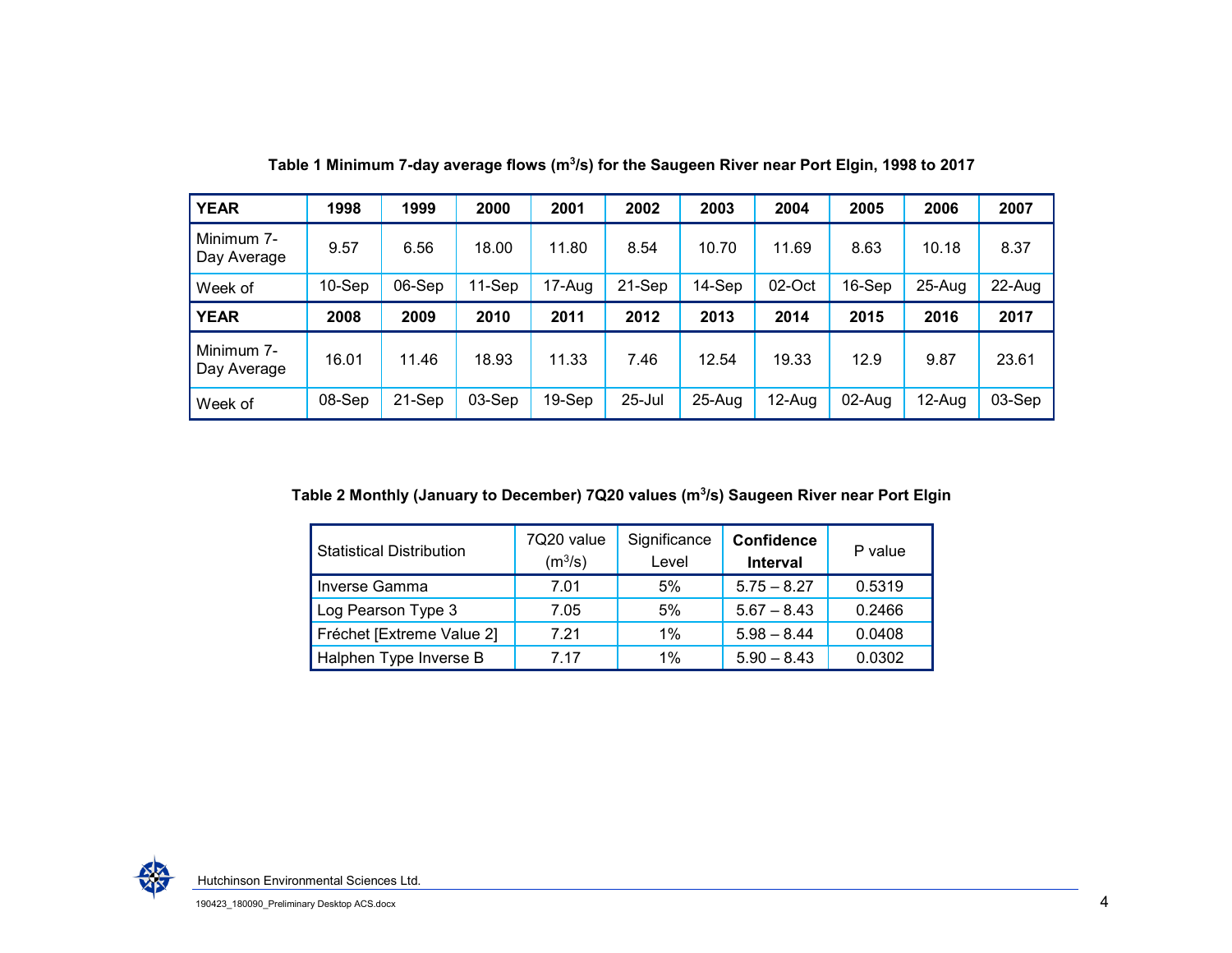# 3. Policy Designation

The effluent limits for the plant are derived based on the 7Q20 flow and the  $75<sup>th</sup>$  percentile water quality statistics. This minimum flow typically occurs during the late summer when water quality in the river is not influenced by runoff. Although water quality is important in all seasons, the river is most sensitive to effluent discharges during the summer low flow period, when effluent dilution is lowest. The ACS will therefore be informed by the water quality of the river during summer low flow conditions and so summer 75th percentile concentrations were used for Policy designation of the receiver.

Background water quality in the vicinity of the WWTP is required to determine the policy status of a receiver, and as input into deriving receiving water-based effluent limits for WWTPs (MOE 1994b). MECP (Shayne Finlay, March 4th, 2019) and Saugeen Valley Conservation Authority (SVCA; Erik Downing, March 4<sup>th</sup>, 2019) were contacted for recent (last 10 years) site-specific water quality data. The closest water quality data available to the Southampton WWTP is from the Provincial Water Quality Network (PWQMN) Station (08012303002) located 11 km upstream. In the absence of water quality data closer to the WWTP, the PWQMN data was used to determine the background water quality and hence the policy status of the river.

PWQMN Station 08012303002 is located at Bruce Road 3, north of Burgoyne, ON, approximately 11 km upstream of the study site. Long-term data were available from this site for general chemistry, nutrients and total metals for the period 2002-2016 and were typically monitored monthly from April to November by SVCA. Parameters assessed include those regulated by an Environmental Compliance Approval (ECA) and which have a PWQO or Canadian Water Quality Guideline for the Protection of Aquatic life (CWQG; CCME 1999). These included: total phosphorus (TP), un-ionized ammonia (total ammonia regulated by ECA), pH, *E. coli* and dissolved oxygen (BOD regulated by ECA). Nitrate and chloride concentrations were also assessed, as both parameters have a CWQG and can be present at elevated concentrations in effluent. Although they are not typically regulated by an ECA, our experience is that regulatory bodies increasingly request their inclusion in the ACS to assess any threat they may pose. Summary statistics (min, max, median, 75<sup>th</sup> percentile) for parameters of interest are presented in Table [3.](#page-6-0)

The 75th percentile of all total phosphorus measurements was 0.028 mg/L which is just below the PWQO  $(0.03 \text{ ma/L})$ . During summer conditions (June to September), the  $75<sup>th</sup>$  percentile total phosphorus concentration was 0.018 mg/L, well below the PWQO of 0.03 mg/L. The Saugeen River upstream of the Southampton WPCP is therefore Policy 1 for TP, as  $75<sup>th</sup>$  percentile summer total phosphorus concentrations are well below the PWQO of 0.03 mg/L.

Total ammonia concentrations were low, with a median concentration of  $0.022 \text{ mg-N/L}$ . The  $75^{\text{th}}$ percentile un-ionized ammonia concentration was  $0.0022$  mg-N/L. The summer  $75<sup>th</sup>$  percentile concentration of un-ionized ammonia was 0.0028 mg-N/L, indicating that during the summer months, unionized ammonia concentrations increase slightly (likely due to increased water temperatures). Both the annual and summer 75<sup>th</sup> percentile values are well below the PWQO of 0.0164 mg-N/L; the Saugeen River therefore is considered Policy 1 for un-ionized ammonia.

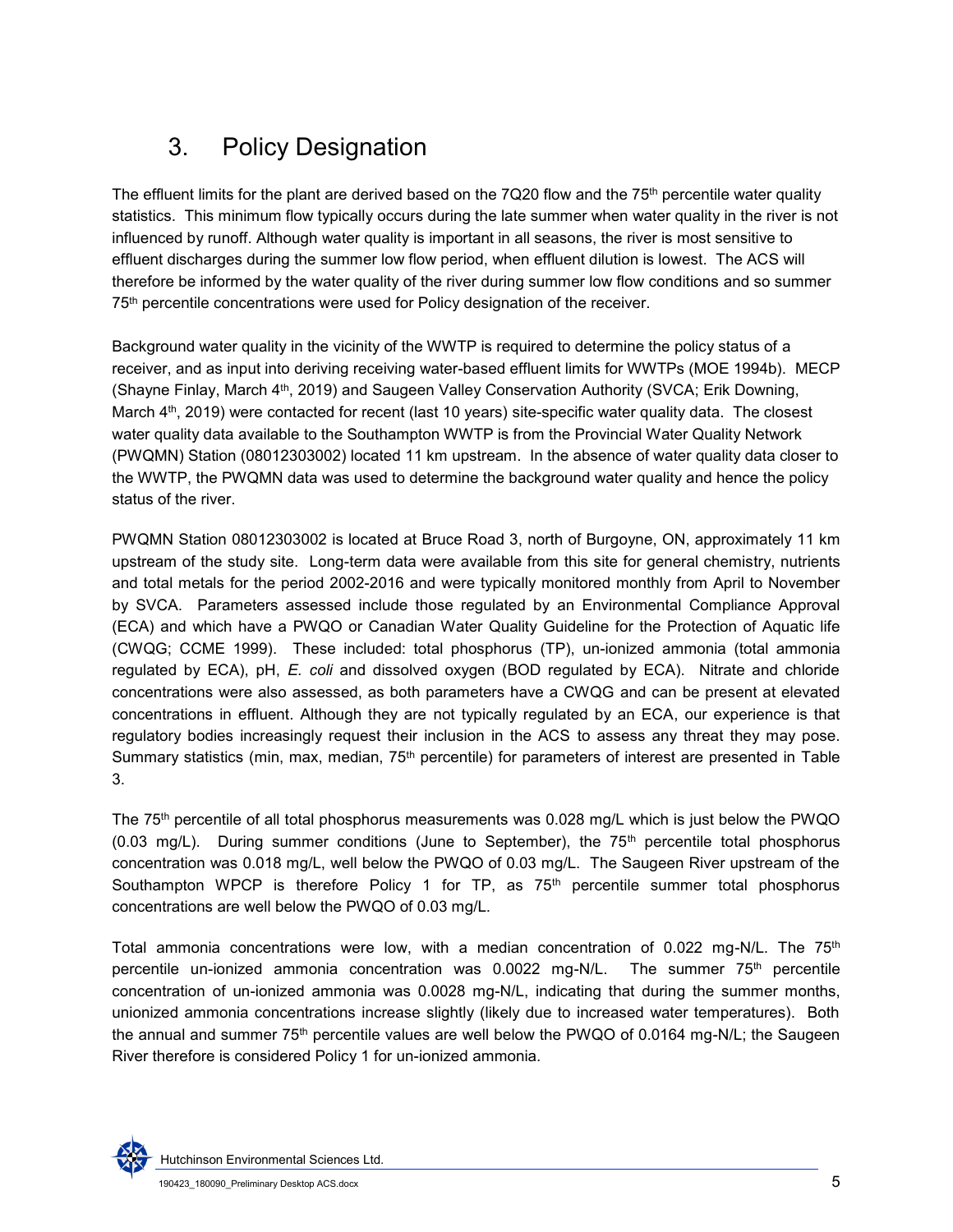|                                       | TР    | $NO3 - N$ | <b>TAN</b> | Un-<br>ionized<br>Ammonia | DO   | <b>TSS</b> | CI   | pH   | Temp | $c\text{BOD}_5$ |
|---------------------------------------|-------|-----------|------------|---------------------------|------|------------|------|------|------|-----------------|
| Number                                | 132   | 128       | 129        | 113                       | 118  | 126        | 133  | 120  | 130  | 16              |
| Average                               | 0.032 | 1.37      | 0.029      | 0.0016                    | 10.3 | 22         | 14.1 | 8.27 | 15.7 | 1.86            |
| Median                                | 0.016 | 1.12      | 0.022      | 0.0012                    | 9.9  | 9          | 14.3 | 8.29 | 17.2 | 1.35            |
| 75th percentile - All values          | 0.028 | 1.49      | 0.032      | 0.0022                    | 9.0  | 16         | 15.8 | 8.36 | 21.5 | 2.65            |
| 75th percentile - Summer <sup>1</sup> | 0.018 | 0.9       | 0.032      | 0.0028                    | 8.3  | 13         | 16   | 8.34 | 23.0 | 1.0             |
| Min                                   | 0.005 | 0.02      | 0.002      | 0.0001                    | 1.0  |            | 7.9  | 7.71 | 0.0  | 0.70            |
| Max                                   | 0.270 | 7.71      | 0.233      | 0.0064                    | 15.9 | 300        | 25.8 | 8.72 | 27.0 | 3.80            |

**Table 3 Summary Statistics for Parameters of Interest in the Saugeen River at PWQMN Station 0812303002 from 2002 to 2016** 

<span id="page-6-0"></span>Notes: all concentrations in mg/L except temperature (°C) and pH (unitless); 1 – June to September values only

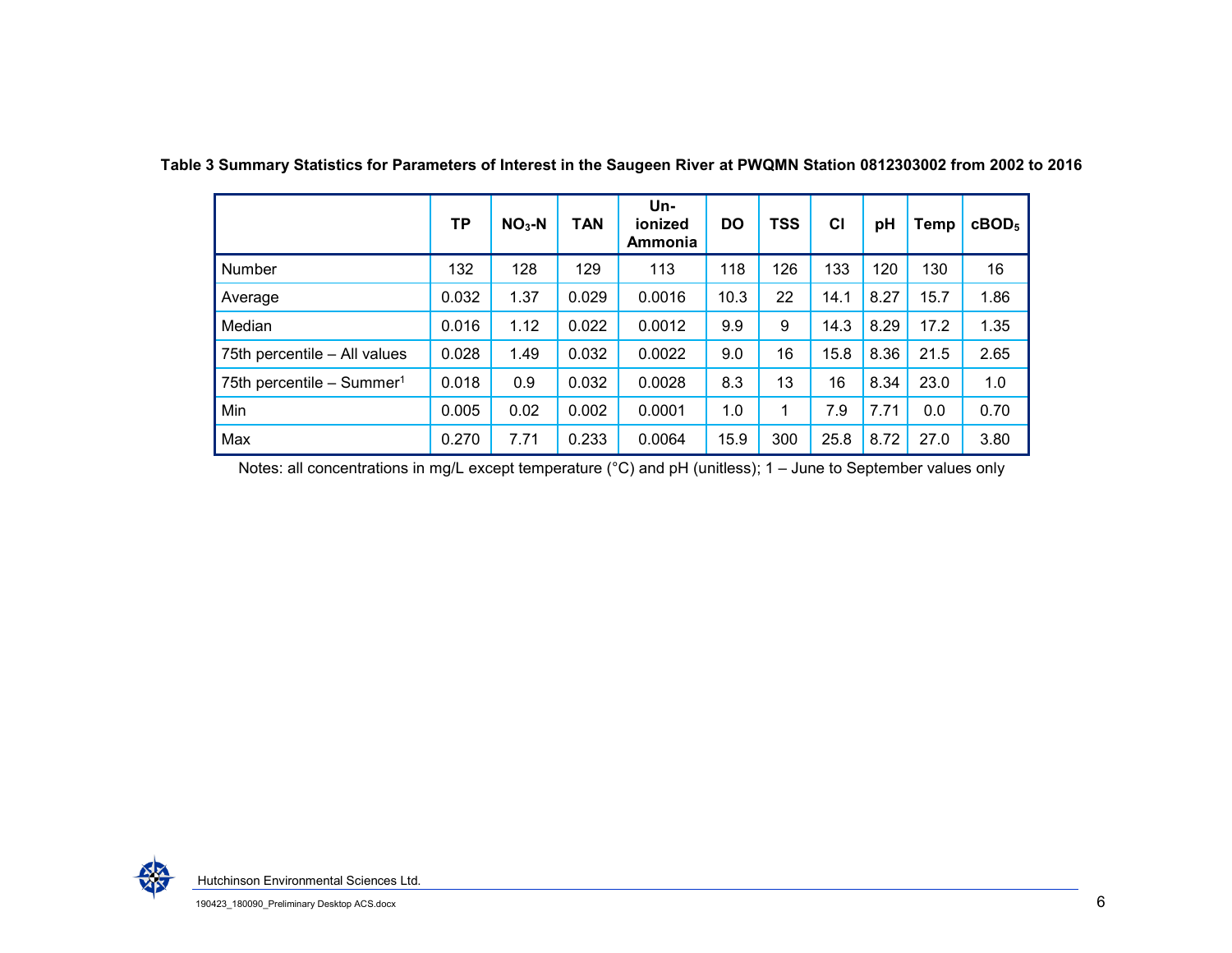The  $75<sup>th</sup>$  percentile and summer  $75<sup>th</sup>$  percentile pH were similar; 8.36 and 8.34 respectively. These are within the PWQO range of 6.5 – 8.5, therefore the Saugeen River upstream of the Southampton WPCP is Policy 1 for pH.

The 75th percentile concentrations of chloride were 15.8 mg/L and 16.0 mg/L for all values and just the summer values respectively. Both values are well below their CWQG of 120 mg/L (long-term exposure), and hence the Saugeen River is Policy 1 for chloride.

The summer  $75<sup>th</sup>$  percentile concentration of nitrate, 0.90 mg-N/L was less than the  $75<sup>th</sup>$  percentile concentration of 1.49 mg-N/L for all values. The lower summer value may be due to less runoff of fertilizers, and hence nutrients in the summer months. Both concentrations, were well below the CWQG of 3.0 mg-N/L, indicating that the river is also Policy 1 for nitrate.

For dissolved oxygen, the  $25<sup>th</sup>$  percentile concentration is used to determine Policy status, as this represents a conservatively low concentration in the receiver. The 25<sup>th</sup> percentile dissolved oxygen concentrations were 9.0 mg/L and 8.3 mg/L for all and summer respectively. The PWQO for dissolved oxygen ranges from 4 to 8 mg/L depending on water temperature and biota present (i.e. cold water or warm water). The 25<sup>th</sup> summer percentile was well above the PWQO of 5 and 4 mg/L for warm and cold water at 20°C therefore, the Saugeen River is Policy 1 for dissolved oxygen.

## 4. Southampton WPCP Effluent Quality

Existing effluent limits from the Southampton WPCP was reviewed to establish modelling inputs for assessing the effects of the Southampton WPCP re-rating on Saugeen River water quality. The current ECA limits for the Southampton WPCP are presented in [Table 4.](#page-7-0)

<span id="page-7-0"></span>

|                                                                         |              |                                                | <b>Effluent Limits</b>                            |                                          |  |  |  |
|-------------------------------------------------------------------------|--------------|------------------------------------------------|---------------------------------------------------|------------------------------------------|--|--|--|
| <b>Effluent Parameter</b>                                               | <b>Units</b> | <b>Effluent</b><br><b>Objectives</b><br>(mg/L) | <b>Monthly Average</b><br>Concentration<br>(mg/L) | <b>Monthly Average</b><br>Loading (kg/d) |  |  |  |
| 5-day Carbonaceous<br>biochemical oxygen demand<br>(CBOD <sub>5</sub> ) | mg/L         | 20                                             | 25                                                | 76.1                                     |  |  |  |
| <b>Total Suspended Solids</b>                                           | mg/L         | 20                                             | 25                                                | 76.1                                     |  |  |  |
| <b>Total Phosphorus</b>                                                 | mg/L         | 0.5                                            | 1.0                                               | 3                                        |  |  |  |
| <b>CFU/100</b><br>E. coli<br>mL                                         |              | 150                                            | 200                                               |                                          |  |  |  |
| pH                                                                      | n/a          |                                                | Between 6.0 and 9.5, inclusive, at all times      |                                          |  |  |  |

#### **Table 4. Current Effluent Objectives and Limits (3-1216-88-947)**

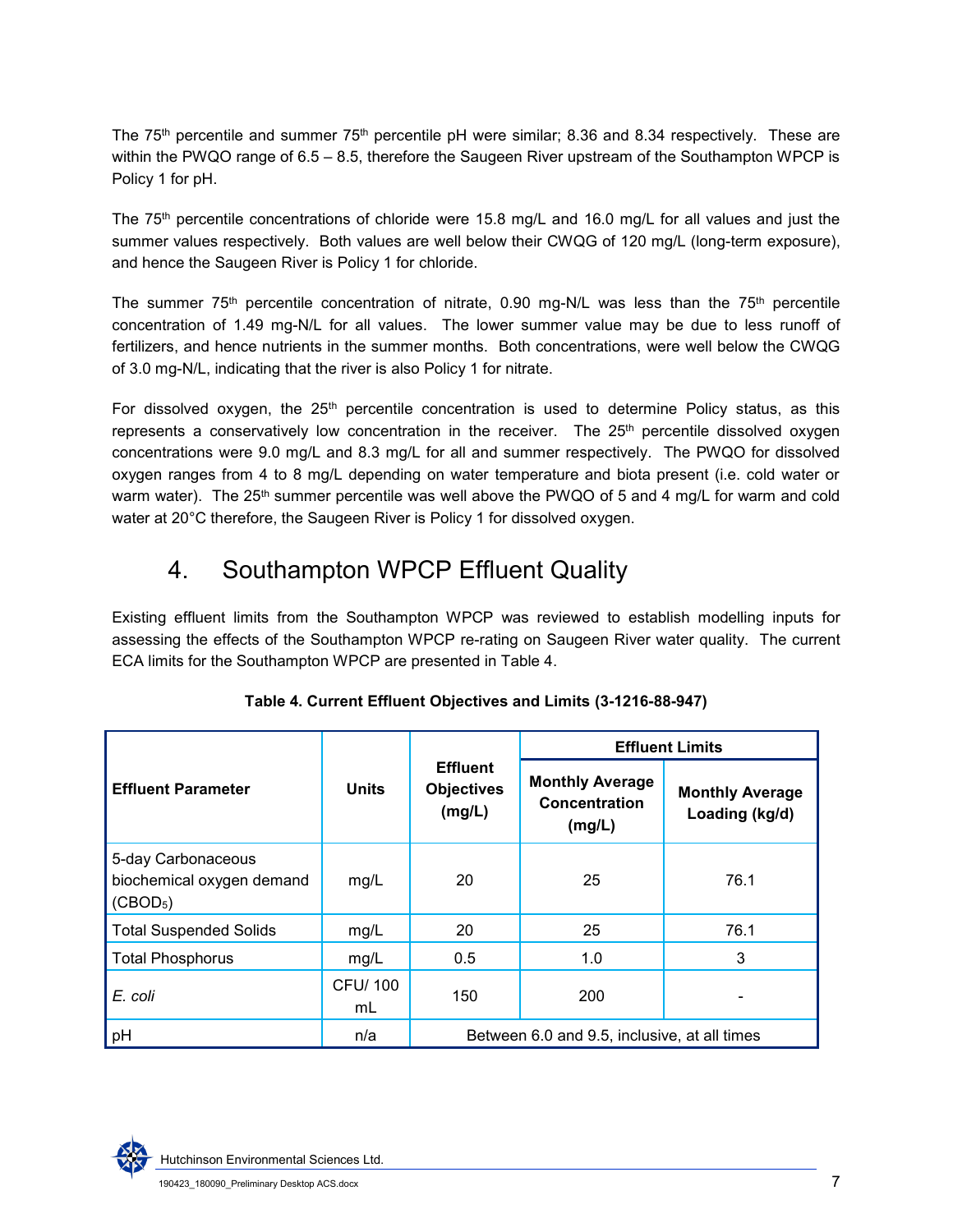A summary of the 2014-2018 average effluent quality and quantity sampled at the facility (by facility staff) is provided in Table 5. The 75<sup>th</sup> percentile effluent concentrations were used inputs into the modelling for the ACS.

| <b>Effluent Parameter</b> | Unit            | Limit | 2014  | 2015  | 2016  | 2017  | 2018  | 2014-<br>2018 |
|---------------------------|-----------------|-------|-------|-------|-------|-------|-------|---------------|
| <b>Flow</b>               | L/s             | 35    | 23.6  | 19.6  | 27.2  | 30.6  | 27.6  | 27.6          |
| cBOD <sub>5</sub>         | mg/L            | 25    | 4.5   | 4.3   | 4.4   | 5.1   | 8.8   | 4.9           |
| <b>TSS</b>                | ' mg/L          | 25    | 5.6   | 7.4   | 4.0   | 3.4   | 11.0  | 6.0           |
| <b>TP</b>                 | mg/L            | 1.0   | 0.36  | 0.36  | 0.25  | 0.30  | 0.34  | 0.303         |
| TAN as N                  | mg/L            |       | 0.15  | 0.19  | 0.10  | 0.10  | 0.10  | 0.10          |
| Nitrate                   | mg/L,           |       | 21.60 | 21.88 | 21.31 | 18.93 | 21.86 | 21.68         |
| DO                        | $\mathsf{mg/L}$ |       |       |       |       |       | 4.94  |               |
| Temperature               | $^{\circ}C$     |       |       |       |       |       | 18.38 |               |
| pH                        |                 |       |       |       |       |       | 7.85  |               |

**Table 5 Southampton WPCP Effluent Quantity and Quality Presented as 75th Percentile Values (2014-2018)** 

*Note: 75th percentile data based on monthly average concentrations, Data for dissolved oxygen (DO), temperature and pH were only digitally available for 2018. The DO value is the 25th percentile.* 

From 2014 to 2018 the 75th percentile of annual average WPCP discharge flow ranged from 19.6 in 2015 to 30.6 L/s in 2017. The 75<sup>th</sup> percentile TSS and cBOD concentrations consistently remained well below effluent limits of 25 mg/L.  $75<sup>th</sup>$  percentile TSS concentrations ranged from 3.4 to 11.0 mg/L, and  $75<sup>th</sup>$ percentile cBOD ranged from 4.3 to 8.8 mg/L. The highest concentrations for both parameters were observed in 2018. Total phosphorus concentrations have been well below the limit of 1.0 mg/L, and  $75<sup>th</sup>$ percentile values ranged from 0.25 to 0.36 mg/L. There is no ECA limit for ammonia but 75<sup>th</sup> percentile effluent concentrations were low, and ranged from 0.10 mg/L to 0.19 mg/L. Nitrate concentrations were high, reflecting effective nitrification, and ranged from 18.93 to 21.88 mg-N/L.

## 5. Mass-Balance Modelling

Mass balance modelling was used to:

a) assess the current impact of the Southampton WPCP on Saugeen River water quality (using 75<sup>th</sup>) percentile existing effluent quality and quantity data) $^{\rm 1)}$ ; and

 *1 The Southampton WPCP is performing better than its ECA limits. The75th percentile effluent quality and quantity are therefore a reflection of the actual impact of the Southampton WPCP on the Saugeen River, upon which to compare and assess future conditions.* 



Hutchinson Environmental Sciences Ltd.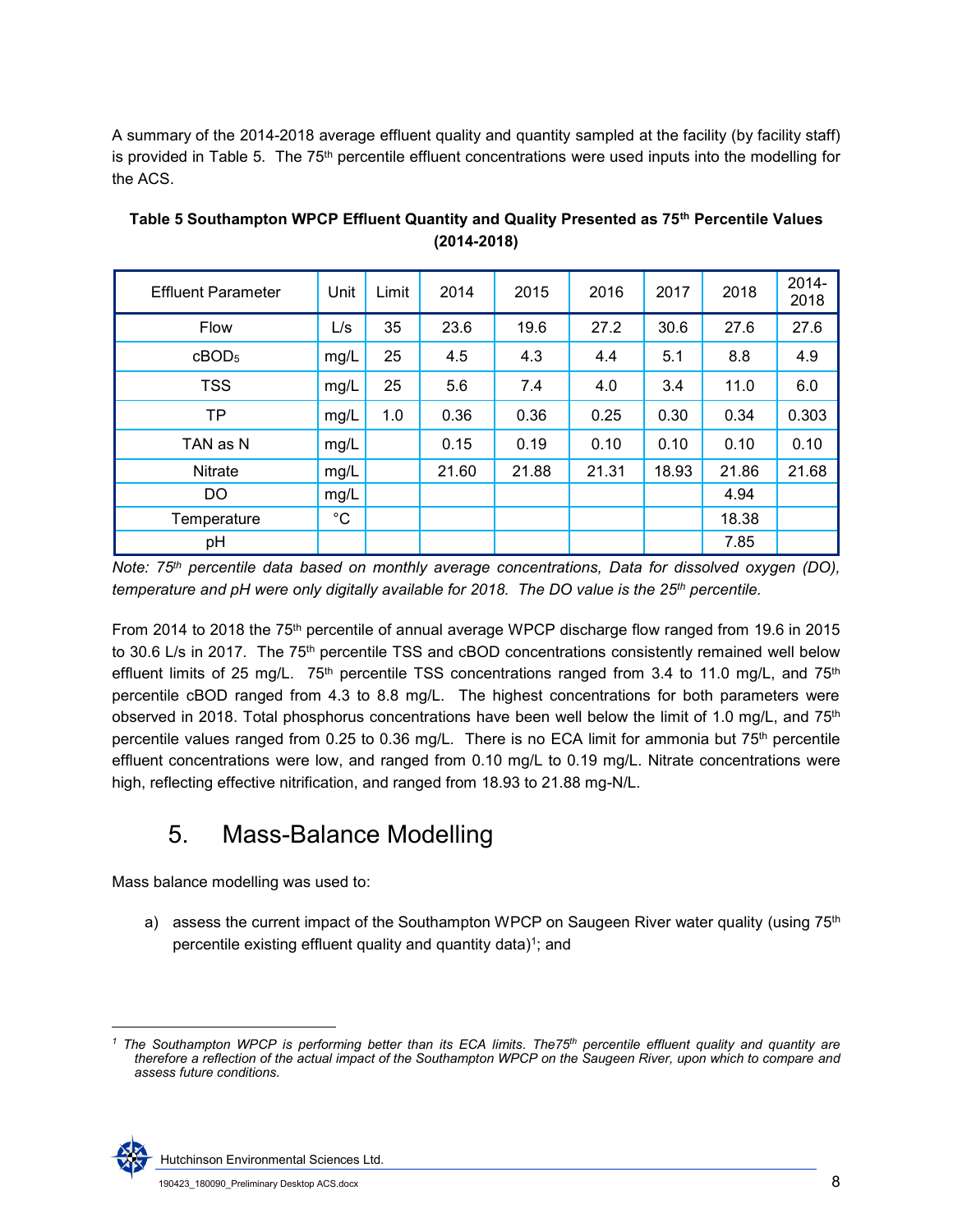b) recommended effluent concentrations for the plant expansion, based on downstream (fully mixed) concentrations.

Parameters modelled include total phosphorus, total suspended solids, total ammonia nitrogen (and unionized ammonia), nitrate, cBOD<sub>5</sub>, dissolved oxygen and chloride.

There are several processes (e.g., nitrification, denitrification, settling, uptake by aquatic plants.) that lead to the loss of total ammonia nitrogen, total phosphorus or nitrate from the water course. These are not easily estimated however and vary and so the mass balance model does not account for any losses and thus produces a conservative estimate of the downstream (fully mixed) concentrations.

The mass balance model was completed using the 7Q20 flow and summer  $75<sup>th</sup>$  percentile background concentrations of the Saugeen River as described above. Results were compared to PWQO or CWQG as appropriate.

5.1 Existing Conditions – 
$$
75th
$$
 Percentile Efficient Flow of 2,381 m<sup>3</sup>/d

Determination of the water quality in the Saugeen River, at the point of complete and homogenous mixing between the WPCP effluent and the river, was achieved by solving the following mass-balance equation for  $C_{d/s}$ :

$$
Q_{u/s}C_{u/s} + Q_{WPCP}C_{WPCP} = (Q_{u/s} + Q_{WPCP})C_{d/s}
$$
 (Equation 1)

Where:

Q<sub>u/s</sub> is the upstream flow in the Saugeen River at the WSC station;

Cu/s is the upstream Saugeen River (at the PWQMN station) concentration for the parameter of interest;

QWPCP is the Southampton WPCP effluent flow;

C<sub>WPCP</sub> is the Southampton WPCP effluent concentration for the parameter of interest; and

 $C<sub>ds</sub>$  is the fully mixed downstream concentration in the Saugeen River for the parameter of interest.

Inputs for the mass balance model are provided in Table 6.

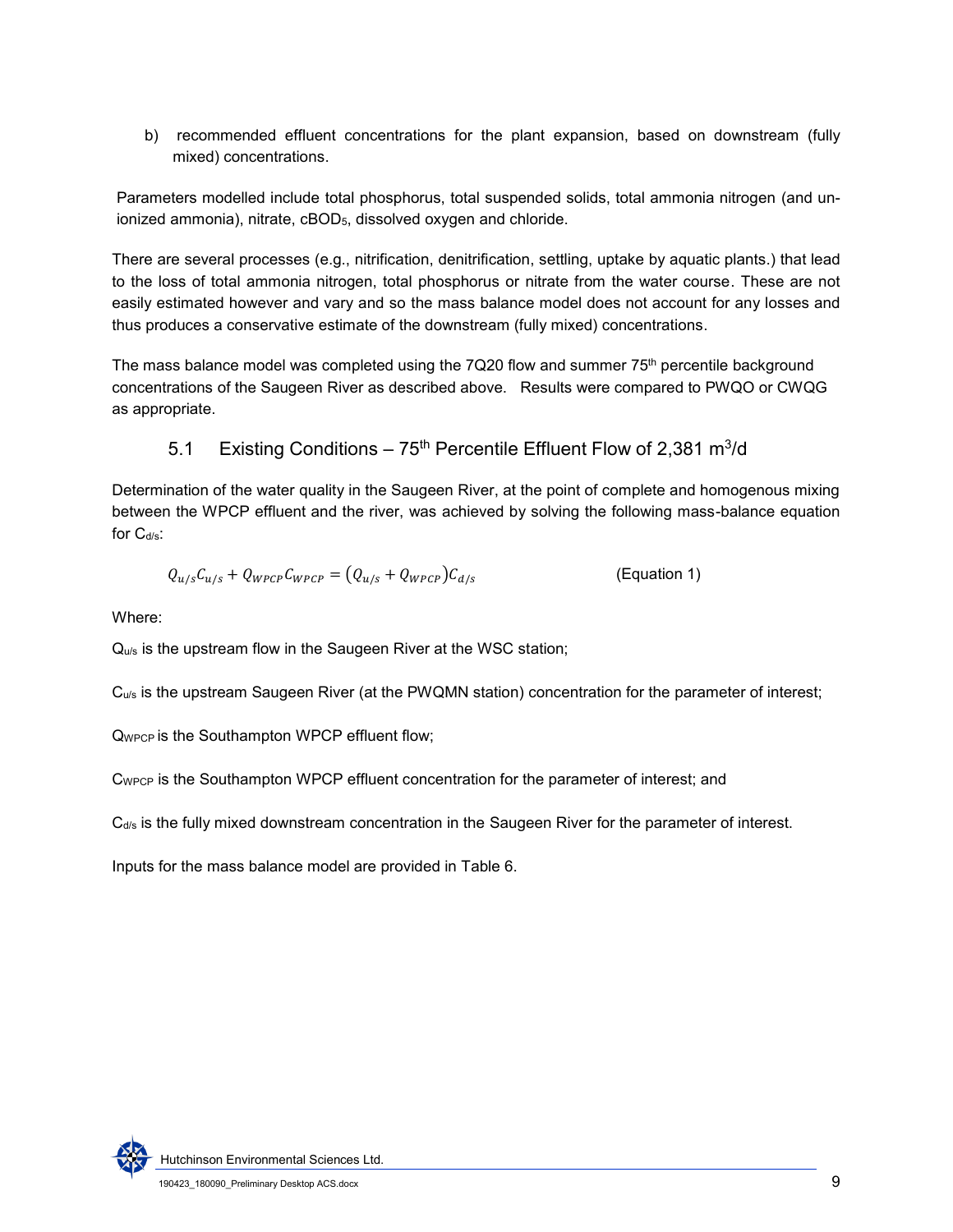#### **Table 6 Mass Balance Model Inputs for the WPCP's Existing Performance**

| <b>Parameter</b>                                                               | Value                                                                                                                                                                                                                                                      | <b>Rationale</b>                                                                                                                                                                                                                                                                                                                                                                                                                                                                                                                                                                                                                                                        |
|--------------------------------------------------------------------------------|------------------------------------------------------------------------------------------------------------------------------------------------------------------------------------------------------------------------------------------------------------|-------------------------------------------------------------------------------------------------------------------------------------------------------------------------------------------------------------------------------------------------------------------------------------------------------------------------------------------------------------------------------------------------------------------------------------------------------------------------------------------------------------------------------------------------------------------------------------------------------------------------------------------------------------------------|
| Upstream Saugeen<br>River flow $(Q_{u/s})$                                     | 7.28 $m^3/s$                                                                                                                                                                                                                                               | 7Q20 for the Saugeen River at the Southampton WPCP See Section 2                                                                                                                                                                                                                                                                                                                                                                                                                                                                                                                                                                                                        |
| Upstream Saugeen<br>River concentration<br>for parameter of<br>interest (Cu/s) | $TP - 0.018$<br>$\bullet$<br>$NO3 - 0.09$<br>$\bullet$<br>$TAN - 0.032$<br>$\bullet$<br>$DO - 8.3$<br>$\bullet$<br>$TSS - 13$<br>$\bullet$<br>$Cl - 16$<br>$\bullet$<br>$pH - 8.34$<br>$\bullet$<br>Temp. $-23$<br>$\bullet$<br>$cBOD5 - 1.0$<br>$\bullet$ | Summer 75 <sup>th</sup> percentile concentrations collected at PWQMN Station<br>$\bullet$<br>0812303002 approximately 11 km upstream of the WPCP between<br>2002 and 2016 (See Section 2).<br>Dissolved oxygen summer 25 <sup>th</sup> percentile concentration from<br>$\bullet$<br>PWQMN.                                                                                                                                                                                                                                                                                                                                                                             |
| Southampton WPCP<br>effluent flow (Q <sub>WPCP</sub> )                         | 27.6 L/s                                                                                                                                                                                                                                                   | The 75 <sup>th</sup> percentile of monthly average effluent flow from 2014 to 2018.                                                                                                                                                                                                                                                                                                                                                                                                                                                                                                                                                                                     |
| Southampton WPCP<br>effluent concentration<br>$(C_{WPCP})$                     | $TP - 0.303$<br>$\bullet$<br>$NO3 - 21.68$<br>$\bullet$<br>$TAN - 0.1$<br>$\bullet$<br>$DO - 5.3$<br>$\bullet$<br>$TSS - 6$<br>$\bullet$<br>$pH - 7.85$<br>$\bullet$<br>Temp $-18.4$<br>$\bullet$<br>$cBOD5 - 4.9$<br>$\bullet$                            | 75 <sup>th</sup> percentile concentrations of total phosphorus, nitrate, total<br>$\bullet$<br>ammonia nitrogen, total suspended solids, cBOD5 for the existing<br>plant performance based on monthly average data collected between<br>2014 and 2018.<br>75 <sup>th</sup> percentile concentrations of pH and temperature based on<br>$\bullet$<br>monthly averages from 2018 (data between 2014 and 2017 is<br>currently not available electronically)<br>The total oxygen demand (TOD) of the effluent was estimated as 4.9<br>$\bullet$<br>mg/L based on four (4) times the 75 <sup>th</sup> percentile TAN concentration<br>of 0.1 mg/L plus the carbonaceous BOD. |

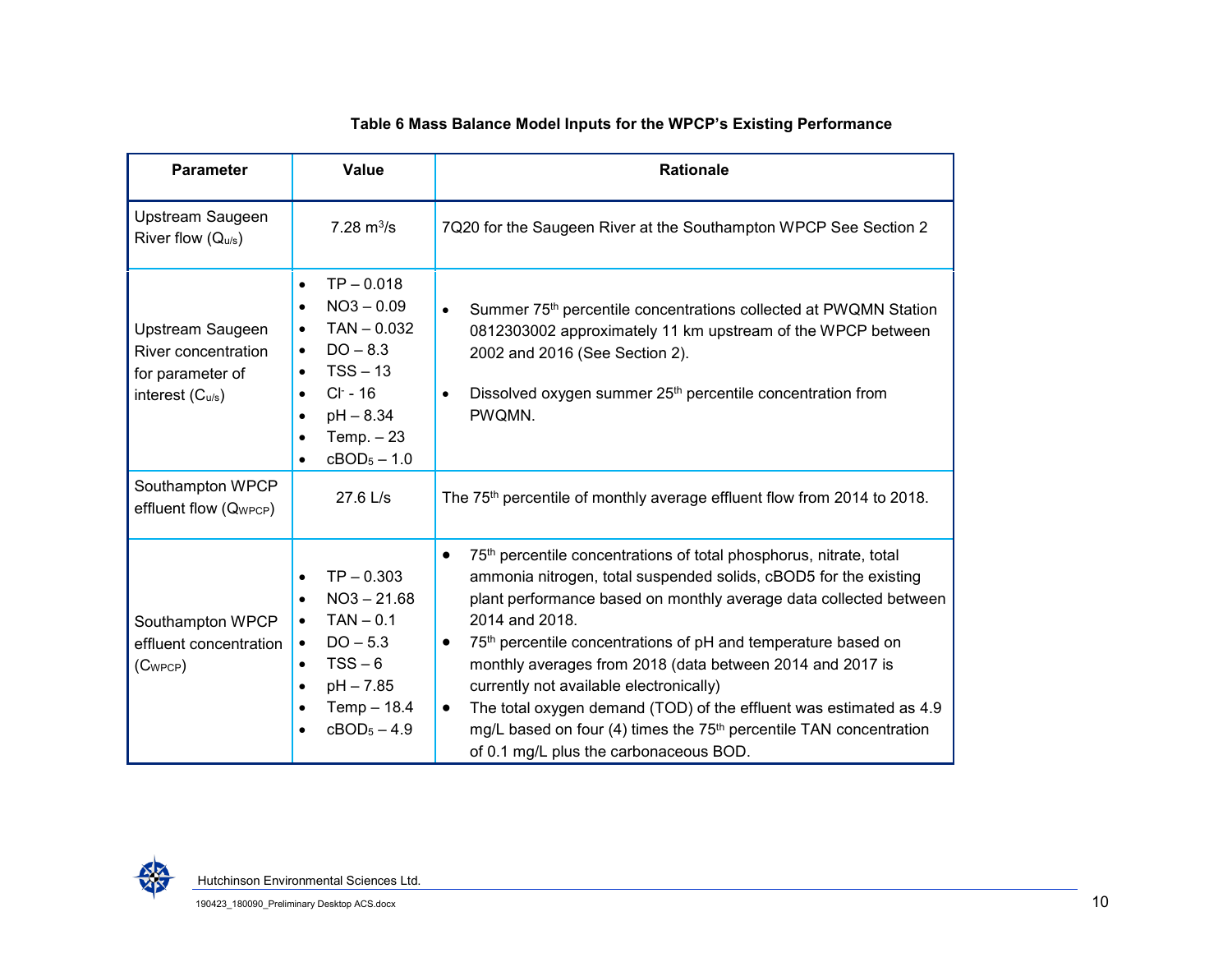Under 7Q20 conditions concentrations of total phosphorus and nitrate are predicted to marginally increase downstream of the Southampton WPCP, but remain below their respective PWQOs and CWQGs [\(Table 7\)](#page-12-0). Total phosphorus concentrations will increase from 0.018 mg/L to 0.019 mg/L, below the PWQO of 0.03 mg/L. Nitrate concentrations are predicted to increase from 0.9 mg/L to 1.0 mg/L, but still well below the CWQG of 3.0 mg/L.

TSS and TAN concentrations are predicted to stay the same as upstream background concentrations because the effluent load represents less than 1% of the upstream TSS load, and approximately 1.2% of the upstream TAN load. The downstream un-ionized ammonia-N concentration is 0.0031 mg-N/L, at 23°C and pH 8.34 (Table 7) well below the PWQO of 0.0164 mg-N/L.

A small decrease in dissolved oxygen concentrations downstream of the WPCP may occur from the nitrification of ammonia and biological oxygen demand of the effluent. The summer  $25<sup>th</sup>$  percentile dissolved oxygen concentration is predicted to decrease by 0.05 mg/L (Table 7). The predicted dissolved oxygen concentration is 8.25 mg/L, well above the PWQO of 5 mg/L for cold water biota and 4 mg/L for warmwater biota at a water temperature of 23ºC.

Based on the mass-balance modelling results, the Southampton WPCP effluent has very little effect on downstream water quality under summer low flow conditions. It should be noted, however, that the model was based on data collected 11 km upstream of the site.

#### 5.1 Future Conditions-ADF of 5,616 m<sup>3</sup>/d

The Town of Saugeen Shores would like to increase the ADF from the WPCP to 5,616 m $\rm{^{3}/d}$ , an increase of 2,574 m<sup>3</sup>/d or 85% from the existing ADF of 3,042 m<sup>3</sup>/d. The Saugeen River is Policy 1 for all parameters of concern (TP, TAN, pH, DO, NO3, and Cl) at the PWQMN station. Water quality downstream of the WPCP discharge must therefore be maintained at or above the PWQO/CWQG, however some degradation of water quality is permissible.

The current effluent limits for total phosphorus, total suspended solids, BOD, pH and *E. coli* need to be reviewed to ensure water quality downstream of the WPCP is maintained.

At the current effluent total phosphorus limit of 0.5 mg/L, downstream total phosphorus summer concentrations would increase to 0.022 mg/L (Table 8), an increase of 0.003 mg/L from existing downstream concentrations (Table 8), and well within the PWQO of 0.03 mg/L.

At the current effluent limit of 20 mg/L and the proposed flow of 5,616 m<sup>3</sup>/s, TSS concentrations would only marginally increase (0.1 mg/L) downstream of the effluent discharge (Table 8). The effluent limit is, however, outdated for current treatment standards. The current 75<sup>th</sup> percentile effluent TSS concentration is 6 mg/L, an effluent concentration of 10 mg/L is therefore likely achievable and would maintain existing TSS concentrations of 13 mg/L in the receiver (Table 8) during summer low-flow conditions.

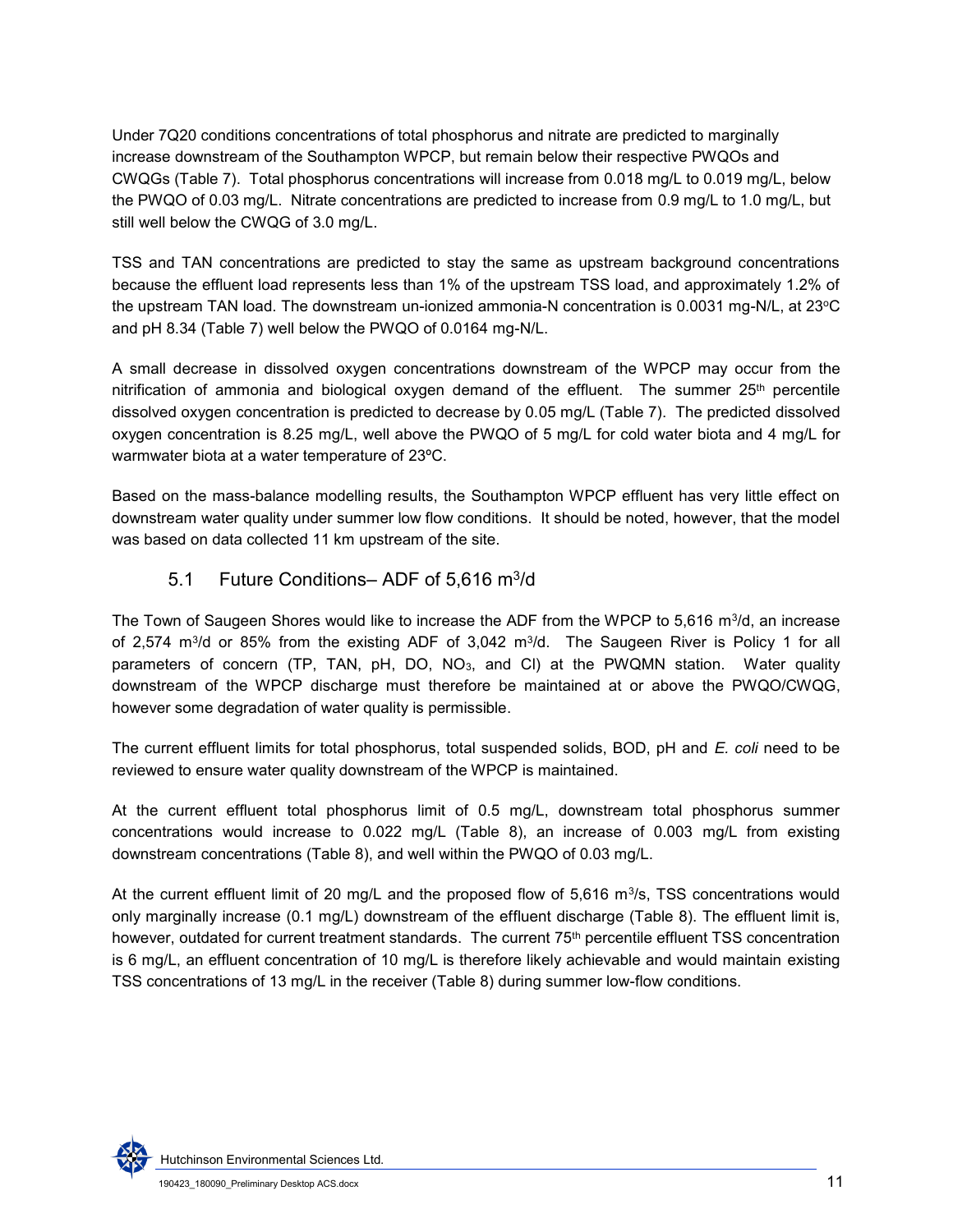|                            | <b>Saugeen River Upstream</b> |       |         | <b>Effluent</b>          |             | <b>Saugeen River Downstream</b> |         |             |       |         |
|----------------------------|-------------------------------|-------|---------|--------------------------|-------------|---------------------------------|---------|-------------|-------|---------|
|                            | 75th Conc                     | 7Q20  | Load    | 75 <sup>th</sup><br>Conc | <b>Flow</b> | Load                            | Load    | <b>Flow</b> | Conc  | Change  |
|                            | mg/L                          | L/s   | mg/s    | mg/L                     | L/s         | mg/s                            | mg/s    | L/s         | mg/L  | mg/L    |
| TP.                        | 0.018                         | 7,276 | 131     | 0.303                    | 27.6        | 8.4                             | 139     | 7,304       | 0.019 | 0.001   |
| <b>TSS</b>                 | 13.0                          | 7,276 | 94,594  | 6.0                      | 27.6        | 165                             | 94,760  | 7,304       | 13.0  | 0.0     |
| <b>TAN</b>                 | 0.032                         | 7,276 | 233     | 0.10                     | 27.6        | 2.8                             | 236     | 7,304       | 0.032 | 0.000   |
| NO <sub>3</sub>            | 0.9                           | 7,276 | 65,49   | 22                       | 27.6        | 598                             | 7,146   | 7,304       | 1.00  | 0.10    |
| <b>BOD</b>                 | 1                             | 7,276 | 7,276   | 4.9                      | 27.6        | 135                             | 7,412   | 7,304       | 1.0   | 0.0     |
| <b>Dissolved</b><br>oxygen | 8.3                           | 7,276 | 60,395  | 5.3                      | 27.6        | 146                             | 60,249  | 7,304       | 8.25  | $-0.05$ |
| Temperature                | 23                            | 7,276 | 167,359 | 18.4                     | 27.6        | 507.12                          | 167,866 | 7,304       | 22.98 | $-0.02$ |
| pH                         | 8.34                          | 7,276 | 60,686  | 7.85                     | 27.6        | 216.35                          | 60,902  | 7,304       | 8.34  | 0.00    |

**Table 7 Saugeen River Mass Balance Modelling Results –Existing Conditions** 

<span id="page-12-0"></span>Note: the 25th% used for DO concentrations and 4\*NH3 + BOD used for plant effluent for TOD

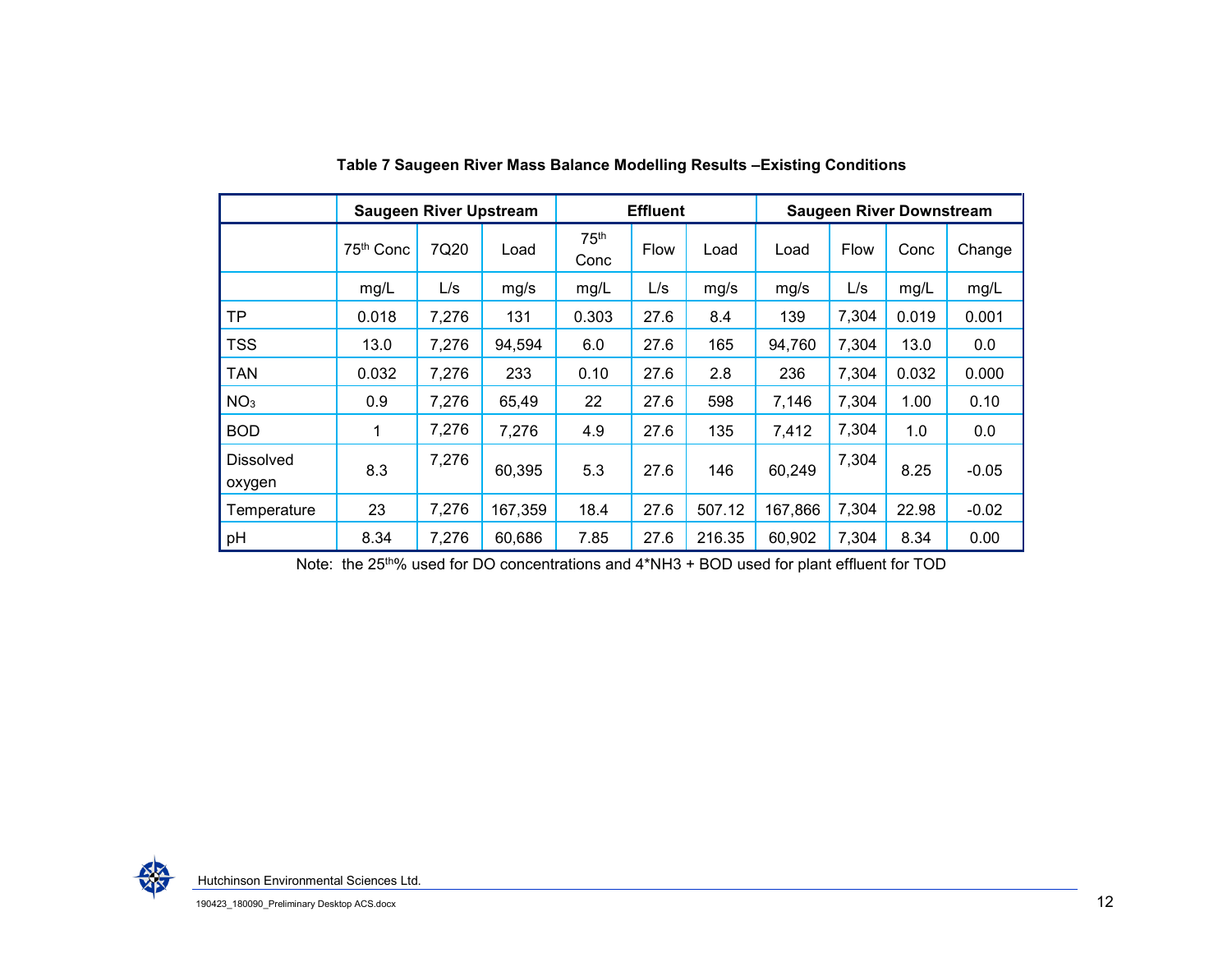|                     | <b>Saugeen River Upstream</b> |       |         | <b>Effluent</b> |      |       | <b>Saugeen River Downstream</b> | Change |       |        |                        |
|---------------------|-------------------------------|-------|---------|-----------------|------|-------|---------------------------------|--------|-------|--------|------------------------|
|                     | 75th Conc                     | 7Q20  | Load    | Conc            | Flow | Load  | Load                            | Flow   | Conc  | Change | from<br><b>Current</b> |
|                     | mg/L                          | L/s   | mg/s    | mg/L            | L/s  | mg/s  | mg/s                            | L/s    | mg/L  | mg/L   |                        |
| TP - current limit  | 0.018                         | 7,276 | 131     | 0.5             | 65.0 | 32.5  | 160                             | 7,341  | 0.022 | 0.004  | 0.003                  |
| TSS - current limit | 13.0                          | 7,276 | 94,588  | 20.0            | 65.0 | 1,300 | 95,888                          | 7,341  | 13.1  | 0.1    | 0.1                    |
| TSS - 10 mg/L       | 13.0                          | 7,276 | 94,588  | 10.0            | 65.0 | 650   | 95,238                          | 7,341  | 13.0  | 0.0    | 0.0                    |
| BOD - current limit | 1.0                           | 7,276 | 7,276   | 20.0            | 65.0 | 1,300 | 8,576                           | 7,341  | 1.2   | 0.2    | 0.1                    |
| $BOD - 10$ mg/L     | 1.0                           | 7,276 | 7,276   | 10.0            | 65.0 | 650   | 7,926                           | 7,341  | 1.1   | 0.1    | 0.1                    |
| TAN - non-toxic     | 0.032                         | 7,276 | 233     | 11.20           | 65.0 | 728   | 961                             | 7,341  | 0.131 | 0.099  | 0.099                  |
| TAN - $5$ mg/L      | 0.032                         | 7,276 | 233     | 5.00            | 65.0 | 325   | 558                             | 7,341  | 0.076 | 0.044  | 0.044                  |
| NO <sub>3</sub>     | 0.9                           | 7,276 | 6,548   | 22.0            | 65.0 | 1,430 | 7,978                           | 7,341  | 1.1   | 0.2    | 0.1                    |
| Dissolved oxygen    | 8.3                           | 7,276 | 60,391  |                 | 65.0 | 1,950 | 58,441                          | 7,341  | 8.0   | $-0.3$ | $-0.3$                 |
| Temperature         | 23                            | 7,276 | 167,348 | 18.4            | 65.0 | 1,196 | 168,544                         | 7,341  | 23.0  | 0.0    | 0.0                    |
| pH                  | 8.34                          | 7,276 | 60,682  | 7.85            | 65.0 | 510   | 61,192                          | 7,341  | 8.34  | 0.00   | 0.00                   |

**Table 8 Saugeen River Mass Balance Modelling Results – Future Conditions** 

Note: the 25<sup>th%</sup> used for DO concentrations and 4\*NH3 + BOD used for plant effluent for TOD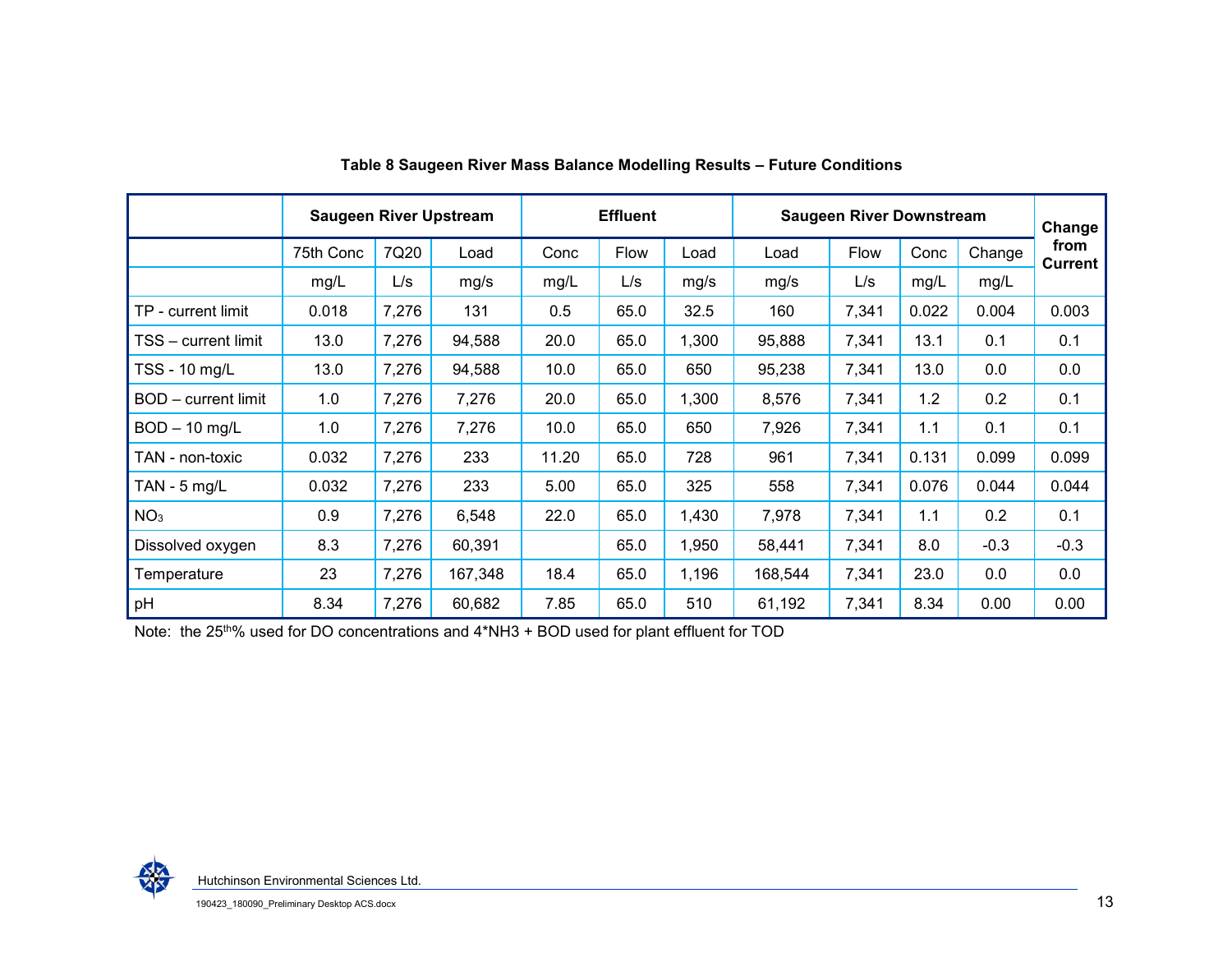Similar to TSS, a BOD effluent limit of 20 mg/L is outdated for current treatment standards. Given that the 75th percentile effluent concentration is 4.9 mg/L, an effluent concentration of 10 mg/L is achievable and would maintain downstream dissolved oxygen concentrations well above the PWQO $^2$  (Table 8).

There is no current effluent limit for TAN. The MECP requires that all effluent discharging to surface waters be non-acutely lethal at the end of the pipe. This requires an effluent concentration of 0.27 mg-N/L or less of un-ionized ammonia (NH $_3)$  as a conservative estimate of the lethal threshold $^3$ . The 75th percentile effluent pH of 7.85 and temperature of 18.4°C were used to calculate the total ammonia concentration of 11.2 mg-N/L that corresponds to an un-ionized ammonia concentration of 0.27 mg-N/L. An effluent concentration of 11.2 mg-N/L would increase downstream concentration to 0.120 mg-N/L (Table 8). At fully mixed receiver pH and temperature of 8.34 and 23°C (Table 8), the calculated unionized ammonia concentration would be 0.0115 mg-N/L, below the PWQO of 0.0164 mg-N/L. The WPCP is currently achieving effluent concentrations of TAN below 1 mg/L (Table 5), an effluent concentration of 5.0 mg-N/L or less is reasonable and should be achievable, given the current treatment technology.

The current effluent nitrate concentration of 22 mg-N/L has a marginal effect on downstream nitrate concentrations [\(Table 7\)](#page-12-0), and maintains water quality well below the CWQG of 3.0 mg-N/L. A nitrate effluent limit is therefore not warranted for the future flow conditions, as effluent concentrations of 22 mg-N/L would only increase downstream nitrate concentrations by 0.2 mg/L (Table 8).

The background chloride concentration in the Saugeen River is low (16 mg/L). Chloride concentrations in the effluent of the Southampton WPCP have not been monitored, but are expected to be low, given that the Town draws their drinking water from Lake Huron. Water softeners, one of the main sources of chlorides in WWTP effluent, are used when groundwater is used as the water source to remove minerals. Based on surface water being the source of drinking water, and the lack of water softeners, we do not see the need to recommend an effluent concentration for chloride.

Based on the current ECA limits effluent values of 6.0 to 9.5 and 200 CFU/100 mL for pH and *E. coli* are recommended.

### 6. Summary

Based on water quality data summarized from the PWQMN station, the Saugeen River is "Policy 1" for total phosphorus, un-ionized ammonia, dissolved oxygen, nitrate, chloride and pH. The 7Q20 for the

<sup>3</sup> *The MOECC does not provide formal documented guidance on what levels of un-ionized ammonia are considered acutely toxic. We therefore consulted EPA (2009) which recommends 5 mg/L ammonia nitrogen as a criterion for acute toxicity at pH 8 and 25<sup>o</sup>C or, that the average not exceed 4.5 mg/L over any 4 day period. Total ammonia concentrations of 5 and 4.5 mg/L correspond to un-ionized concentrations of 0.27 and 0.24 mg/L respectively at pH 8 and 25<sup>o</sup>C. USEPA. 2009. DRAFT 2009 UPDATE AQUATIC LIFE AMBIENT WATER QUALITY CRITERIA FOR AMMONIA – FRESHWATER EPA 822-D-09- 001. December 2009. Environment Canada (2009) provide a median LC50 of 0.481 mg/L unionized ammonia (NH3) for rainbow trout and 1.16 mg/L for the most sensitive daphnid (water flea) species tested. An effluent concentration of 0.27 mg/L or less (as derived using EPA (2009) is therefore a conservative estimate of a concentration that would assure no acute toxicity to test organisms. Environment Canada/Health Canada (2001) Canadian Environmental Protection Act. Ammonia in the Aquatic Environment – Priority Substances List Assessment Report. February 2001. TD195.A44P74 2000.*



l

*<sup>2</sup> With an TAN effluent concentration of 5 mg/L or less.* 

Hutchinson Environmental Sciences Ltd.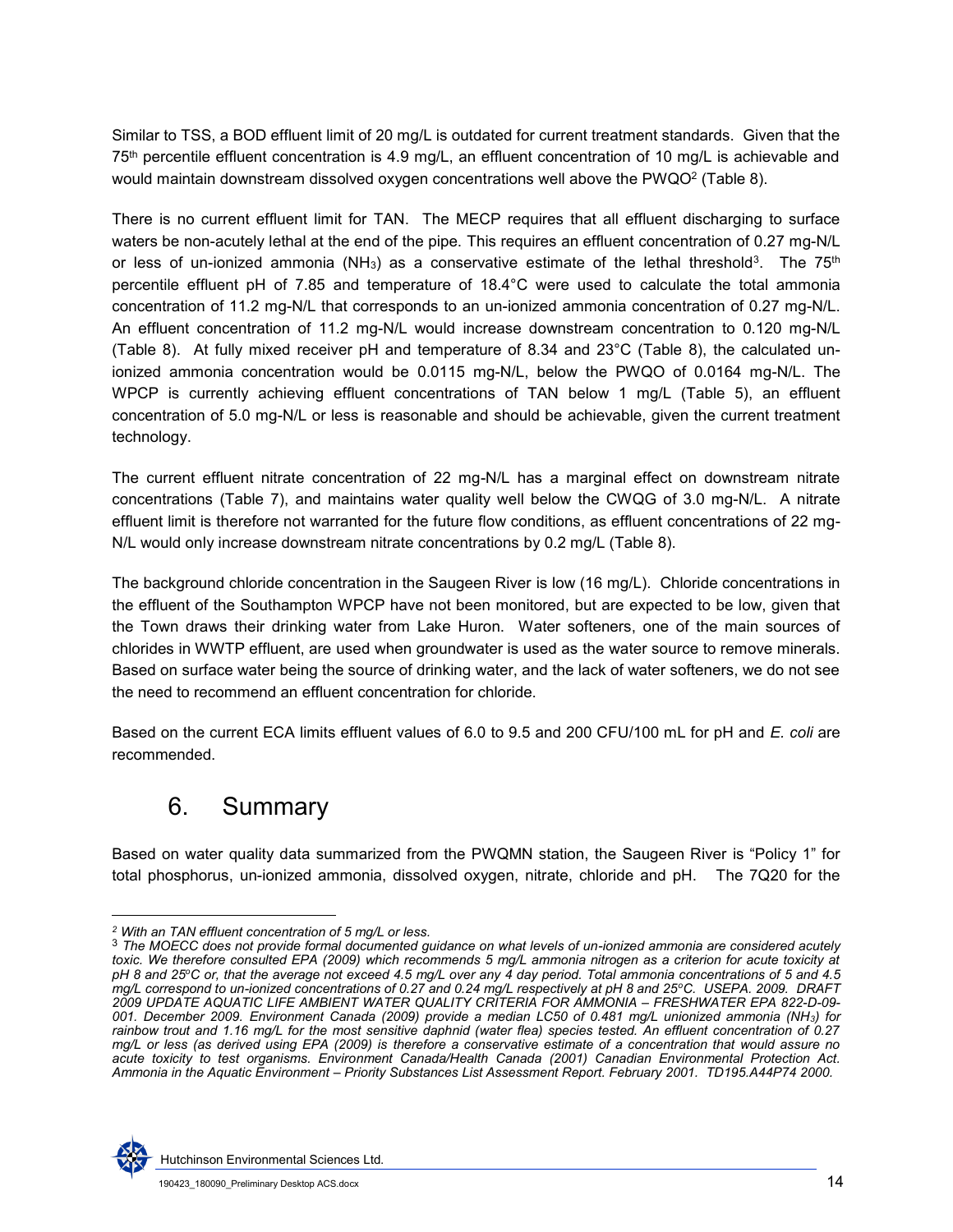Saugeen River at the Southampton WPCP was calculated as 7.28 m $\frac{3}{s}$  providing a dilution ratio of 207:1 for the current ADF, and a dilution ratio of 112:1 for future ADF.

Under the current plant quality and quantity (effluent flow and quality) downstream concentrations of total phosphorus, total suspended solids, total ammonia-nitrogen, and nitrate in the Saugeen River were predicted to increase only slightly and stay well below their PWQOs and CWQGs during summer-low flow conditions.

The Town of Saugeen Shores would like to increase the ADF to  $5,616$  m $\frac{3}{d}$ . The following effluent concentrations will maintain receiver concentrations below the PWQO/CWQG meeting Policy 1 designation:

- TP concentration of 0.5 mg/L or less;
- TSS and BOD concentrations of 10 mg/L or less;
- TAN concentration of 5 mg-N/L or less;
- pH values between of 6.0 to 9.5; and
- 200 CFU/100 mL for *E. coli.*

Recommended effluent concentrations for nitrate and chloride are not warranted as mass-balance modeling showed that the WPCP effluent has a marginal influence on downstream concentrations.

This assessment is based on receiver water quality obtained 11 km upstream of the WPCP. The water quality of Saugeen River at the WPCP may differ (i.e. total phosphorus concentrations may be enriched) from that measured at the PWQMN station due to point source discharges and overland runoff between the two sites. Water quality data collected just upstream of the WPCP is required to provide site-specific water quality to accurately determine the Policy status of the receiver, evaluate the effects of WPCP effluent on downstream water quality.